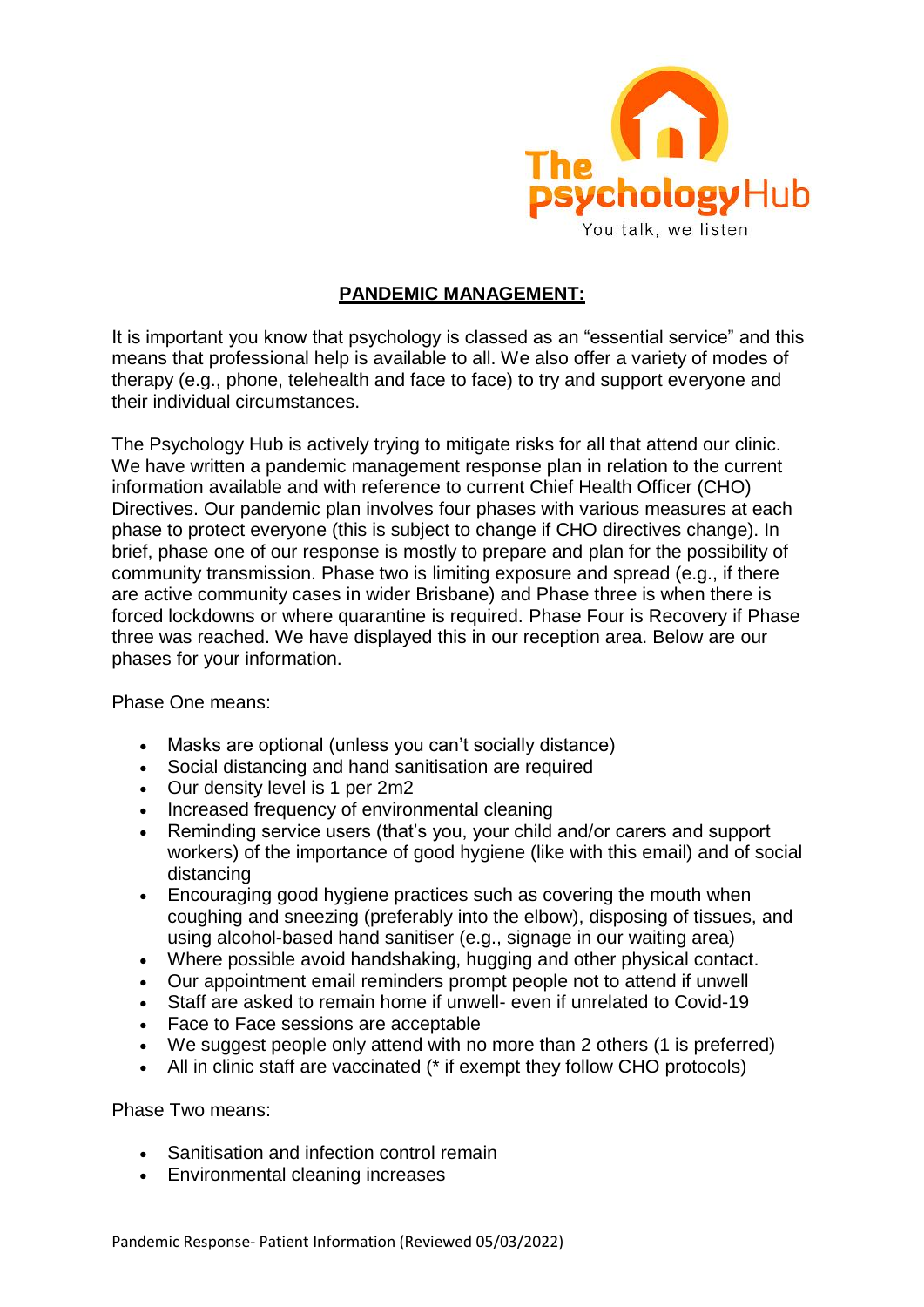- Signage for reducing spread remain
- Masks are required in the waiting area and are encouraged in consult rooms
- Our density changes to 1 per 4m2
- Telehealth is encouraged. You and your treating practitioner should discuss the suitability of telehealth. Face to Face sessions are still permitted.
- Your treating practitioner will take your temperature on arriving. Please arrive on time and do not enter the clinic earlier than your scheduled appointment.
- Please only attend the clinic with one other if you are unable to attend alone
- We *encourage* patients to purchase their own rapid antigen test (RA Test) and complete these 10-20 minutes before entering the clinic. These can be brought from several pharmacies (the one across the road from us stock these)
- We *encourage* staff to purchase their own rapid antigen test (RA Test) and complete these 10-20 minutes before entering the clinic at the start of a work day (minimum every 3 days)
- All in clinic staff are vaccinated (\* if exempt they follow CHO protocols)

Phase Three Means:

- Sanitisation and infection control remain
- Environmental cleaning increases
- Signage for reducing spread remain
- Masks are required
- Our density is 1 per 4m2
- Telehealth is preferred/advised. You and your treating practitioner should discuss the suitability of telehealth. Face to Face sessions are permitted if necessary.
- Your treating practitioner will take your temperature on arriving. Please arrive on time and wait outside until your treating practitioner collects you
- Please only attend the clinic with one other if you are unable to attend alone
- If you are unable to participate in telehealth, and will be attending in clinic, we ask that you purchase a rapid antigen test and complete these 10-20 minutes before entering the clinic (12+ years). These can be brought from several pharmacies (the one across the road from us stock these). If you do not wish to purchase and complete a RA test, please switch to a video or phone consultation.
- Staff will be asked to complete rapid antigen tests at a minimum every 3 days
- Positive RA Tests must be followed up with a PCR test
- Your details will be shared with local health authorities if you become ill with suspected infectious disease (WHO 2020 recommended practice). If you do not agree to this you will not be able to attend the clinic in person)

Phase Four Means:

- Masks are optional (unless you can't socially distance)
- Social distancing and hand sanitisation are required
- Our density level is 1 per 4m2
- Increased frequency of environmental cleaning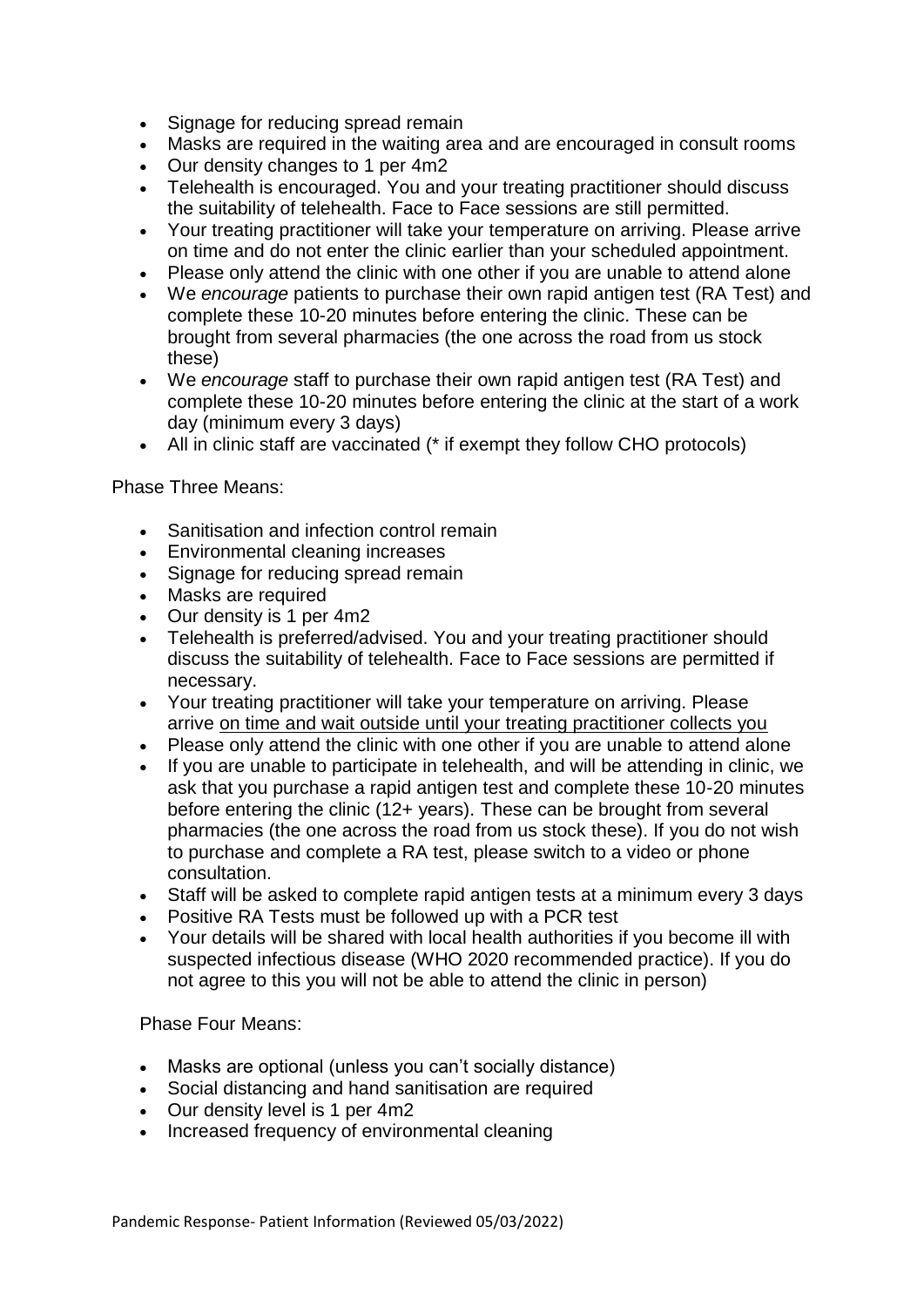- Reminding service users (that's you, your child and/or carers and support workers) of the importance of good hygiene (like with this email) and of social distancing
- Encouraging good hygiene practices such as covering the mouth when coughing and sneezing (preferably into the elbow), disposing of tissues, and using alcohol-based hand sanitiser (e.g., signage in our waiting area)
- Where possible avoid handshaking, hugging and other physical contact.
- Our appointment email reminders prompt people not to attend if unwell
- Staff are asked to remain home if unwell- even if unrelated to Covid-19
- Face to Face sessions are acceptable- a staggered re-entry approach will be used
- We suggest people only attend with no more than 2 others (1 is preferred)
- Your treating practitioner will take your temperature on arriving. Please arrive on time and do not enter the clinic earlier than your scheduled appointment.
- We *encourage* patients to purchase their own rapid antigen test (RA Test) and complete these 10-20 minutes before entering the clinic. These can be brought from several pharmacies (the one across the road from us stock these)
- We *encourage* staff to purchase their own rapid antigen test (RA Test) and complete these 10-20 minutes before entering the clinic at the start of a work day (minimum every 3 days)
- All in clinic staff are vaccinated (\* if exempt they follow CHO protocols)

\*This is subject to change and current CHO Directive will always supersede